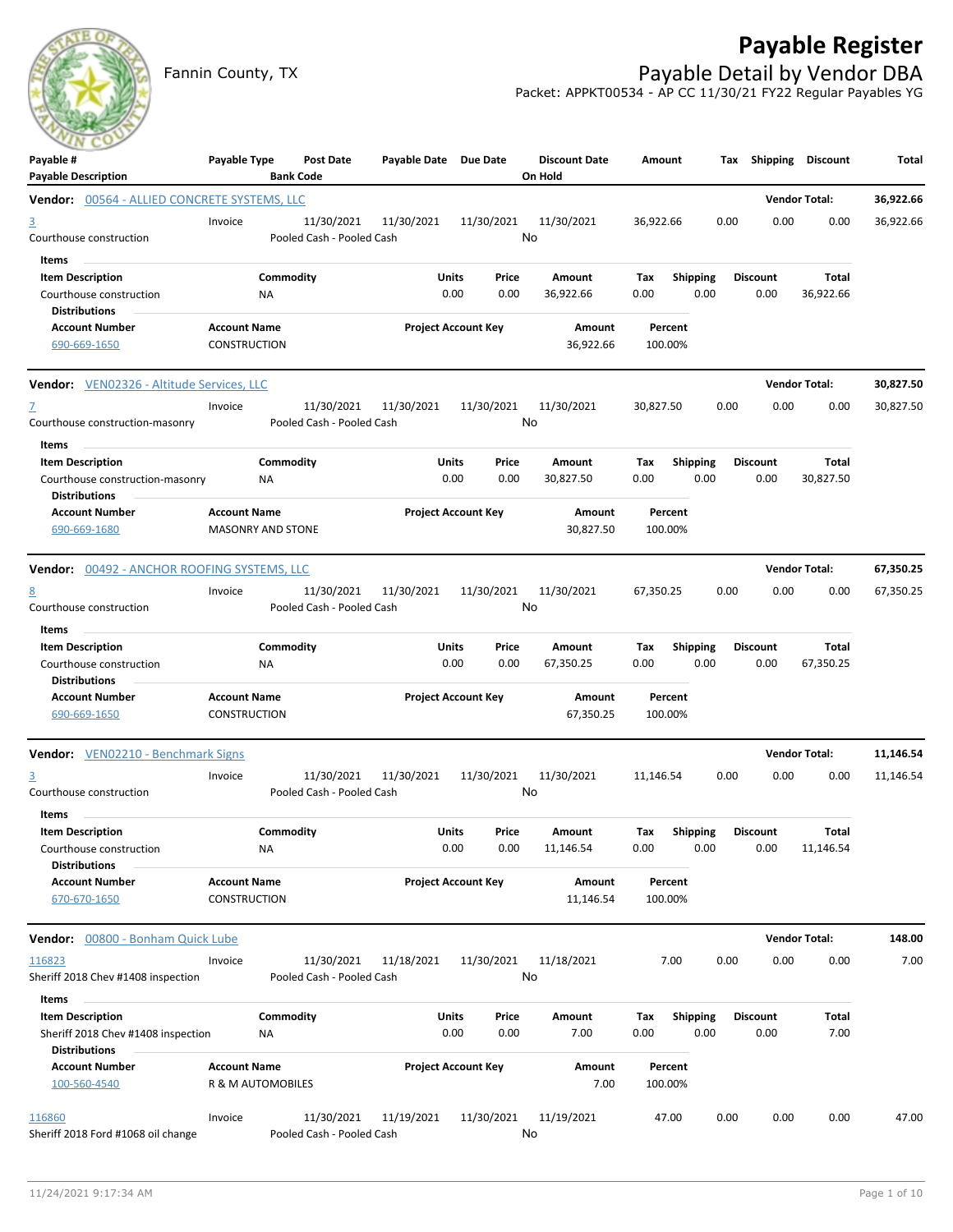| Payable Register                                                                      |                                            |                  |                                         |                            |               |                  |                                 |             |                         |      |                         |                      | Packet: APPKT00534 - AP CC 11/30/21 FY22 Regular Payables YG |
|---------------------------------------------------------------------------------------|--------------------------------------------|------------------|-----------------------------------------|----------------------------|---------------|------------------|---------------------------------|-------------|-------------------------|------|-------------------------|----------------------|--------------------------------------------------------------|
| Payable #<br><b>Payable Description</b>                                               | Payable Type                               | <b>Bank Code</b> | Post Date                               | Payable Date Due Date      |               |                  | <b>Discount Date</b><br>On Hold | Amount      |                         |      | Tax Shipping Discount   |                      | Total                                                        |
| Items                                                                                 |                                            |                  |                                         |                            |               |                  |                                 |             |                         |      |                         |                      |                                                              |
| <b>Item Description</b><br>Sheriff 2018 Ford #1068 oil change                         |                                            | Commodity<br>ΝA  |                                         |                            | Units<br>0.00 | Price<br>0.00    | Amount<br>47.00                 | Tax<br>0.00 | <b>Shipping</b><br>0.00 |      | <b>Discount</b><br>0.00 | Total<br>47.00       |                                                              |
| <b>Distributions</b>                                                                  |                                            |                  |                                         |                            |               |                  |                                 |             |                         |      |                         |                      |                                                              |
| <b>Account Number</b><br>100-560-4540                                                 | <b>Account Name</b><br>R & M AUTOMOBILES   |                  |                                         | <b>Project Account Key</b> |               |                  | Amount<br>47.00                 |             | Percent<br>100.00%      |      |                         |                      |                                                              |
| 117015                                                                                | Invoice                                    |                  | 11/30/2021                              | 11/22/2021                 |               | 11/30/2021       | 11/22/2021                      |             | 47.00                   | 0.00 | 0.00                    | 0.00                 | 47.00                                                        |
| Sheriff 2019 Ford #5206 oil change                                                    |                                            |                  | Pooled Cash - Pooled Cash               |                            |               | No               |                                 |             |                         |      |                         |                      |                                                              |
| Items                                                                                 |                                            |                  |                                         |                            |               |                  |                                 |             |                         |      |                         |                      |                                                              |
| <b>Item Description</b><br>Sheriff 2019 Ford #5206 oil change<br><b>Distributions</b> |                                            | Commodity<br>ΝA  |                                         |                            | Units<br>0.00 | Price<br>0.00    | Amount<br>47.00                 | Tax<br>0.00 | Shipping<br>0.00        |      | <b>Discount</b><br>0.00 | Total<br>47.00       |                                                              |
| <b>Account Number</b>                                                                 | <b>Account Name</b>                        |                  |                                         | <b>Project Account Key</b> |               |                  | Amount                          |             | Percent                 |      |                         |                      |                                                              |
| 100-560-4540                                                                          | R & M AUTOMOBILES                          |                  |                                         |                            |               |                  | 47.00                           |             | 100.00%                 |      |                         |                      |                                                              |
| 117087<br>2017 Ford #4017 oil change                                                  | Invoice                                    |                  | 11/30/2021<br>Pooled Cash - Pooled Cash | 11/23/2021                 |               | 11/30/2021<br>No | 11/23/2021                      |             | 47.00                   | 0.00 | 0.00                    | 0.00                 | 47.00                                                        |
| Items                                                                                 |                                            |                  |                                         |                            |               |                  |                                 |             |                         |      |                         |                      |                                                              |
| <b>Item Description</b>                                                               |                                            | Commodity        |                                         |                            | Units         | Price            | Amount                          | Tax         | <b>Shipping</b>         |      | <b>Discount</b>         | Total                |                                                              |
| 2017 Ford #4017 oil change<br><b>Distributions</b>                                    |                                            | ΝA               |                                         |                            | 0.00          | 0.00             | 47.00                           | 0.00        | 0.00                    |      | 0.00                    | 47.00                |                                                              |
| <b>Account Number</b><br>100-560-4540                                                 | <b>Account Name</b><br>R & M AUTOMOBILES   |                  |                                         | <b>Project Account Key</b> |               |                  | Amount<br>47.00                 |             | Percent<br>100.00%      |      |                         |                      |                                                              |
| <b>Vendor:</b> 00508 - Bryco-Bryant Co                                                |                                            |                  |                                         |                            |               |                  |                                 |             |                         |      |                         | <b>Vendor Total:</b> | 93,329.92                                                    |
| <u>28</u>                                                                             | Invoice                                    |                  | 11/30/2021                              | 11/30/2021                 |               | 11/30/2021       | 11/30/2021                      | 93,329.92   |                         | 0.00 | 0.00                    | 0.00                 | 93,329.92                                                    |
| Courthouse construction-masonry<br>Items                                              |                                            |                  | Pooled Cash - Pooled Cash               |                            |               | No               |                                 |             |                         |      |                         |                      |                                                              |
| <b>Item Description</b><br>Courthouse construction-masonry                            |                                            | Commodity<br>ΝA  |                                         |                            | Units<br>0.00 | Price<br>0.00    | Amount<br>93,329.92             | Tax<br>0.00 | <b>Shipping</b><br>0.00 |      | <b>Discount</b><br>0.00 | Total<br>93,329.92   |                                                              |
| <b>Distributions</b><br><b>Account Number</b>                                         | <b>Account Name</b>                        |                  |                                         | <b>Project Account Key</b> |               |                  | Amount                          |             | Percent                 |      |                         |                      |                                                              |
| 690-669-1680                                                                          | <b>MASONRY AND STONE</b>                   |                  |                                         |                            |               |                  | 93,329.92                       |             | 100.00%                 |      |                         |                      |                                                              |
| <b>Vendor: 00493 - CEC FACILITIES GROUP, LLC</b>                                      |                                            |                  |                                         |                            |               |                  |                                 |             |                         |      |                         | <b>Vendor Total:</b> | 73,343.70                                                    |
| E1936-24<br>Courthouse construction                                                   | Invoice                                    |                  | 11/30/2021<br>Pooled Cash - Pooled Cash | 11/30/2021                 |               | 11/30/2021<br>No | 11/30/2021                      | 73,343.70   |                         | 0.00 | 0.00                    | 0.00                 | 73,343.70                                                    |
| Items                                                                                 |                                            |                  |                                         |                            |               |                  |                                 |             |                         |      |                         |                      |                                                              |
| <b>Item Description</b><br>Courthouse construction<br><b>Distributions</b>            |                                            | Commodity<br>NA  |                                         |                            | Units<br>0.00 | Price<br>0.00    | Amount<br>73,343.70             | Tax<br>0.00 | <b>Shipping</b><br>0.00 |      | <b>Discount</b><br>0.00 | Total<br>73,343.70   |                                                              |
| <b>Account Number</b><br>670-670-1650                                                 | <b>Account Name</b><br>CONSTRUCTION        |                  |                                         | <b>Project Account Key</b> |               |                  | Amount<br>73,343.70             |             | Percent<br>100.00%      |      |                         |                      |                                                              |
| <b>Vendor: 00555 - CHAMBERLIN DALLAS LLC</b>                                          |                                            |                  |                                         |                            |               |                  |                                 |             |                         |      |                         | <b>Vendor Total:</b> | 3,646.86                                                     |
| $\overline{3}$<br>Courthouse construction                                             | Invoice                                    |                  | 11/30/2021<br>Pooled Cash - Pooled Cash | 11/30/2021                 |               | 11/30/2021<br>No | 11/30/2021                      | 3,646.86    |                         | 0.00 | 0.00                    | 0.00                 | 3,646.86                                                     |
| Items                                                                                 |                                            |                  |                                         |                            |               |                  |                                 |             |                         |      |                         |                      |                                                              |
| <b>Item Description</b><br>Courthouse construction                                    |                                            | Commodity<br>ΝA  |                                         |                            | Units<br>0.00 | Price<br>0.00    | Amount<br>3,646.86              | Тах<br>0.00 | <b>Shipping</b><br>0.00 |      | <b>Discount</b><br>0.00 | Total<br>3,646.86    |                                                              |
| <b>Distributions</b><br><b>Account Number</b><br>690-669-1650                         | <b>Account Name</b><br><b>CONSTRUCTION</b> |                  |                                         | <b>Project Account Key</b> |               |                  | Amount<br>3,646.86              |             | Percent<br>100.00%      |      |                         |                      |                                                              |
| <b>Vendor:</b> VEN02089 - Cirro Energy                                                |                                            |                  |                                         |                            |               |                  |                                 |             |                         |      |                         | <b>Vendor Total:</b> | 371.88                                                       |
| 127005388059                                                                          | Invoice                                    |                  | 11/30/2021                              | 11/11/2021                 |               | 12/13/2021       | 11/11/2021                      |             | 371.88                  | 0.00 | 0.00                    | 0.00                 | 371.88                                                       |
| EMS Leonard electric 10/7-11/9/21                                                     |                                            |                  | Pooled Cash - Pooled Cash               |                            |               | No               |                                 |             |                         |      |                         |                      |                                                              |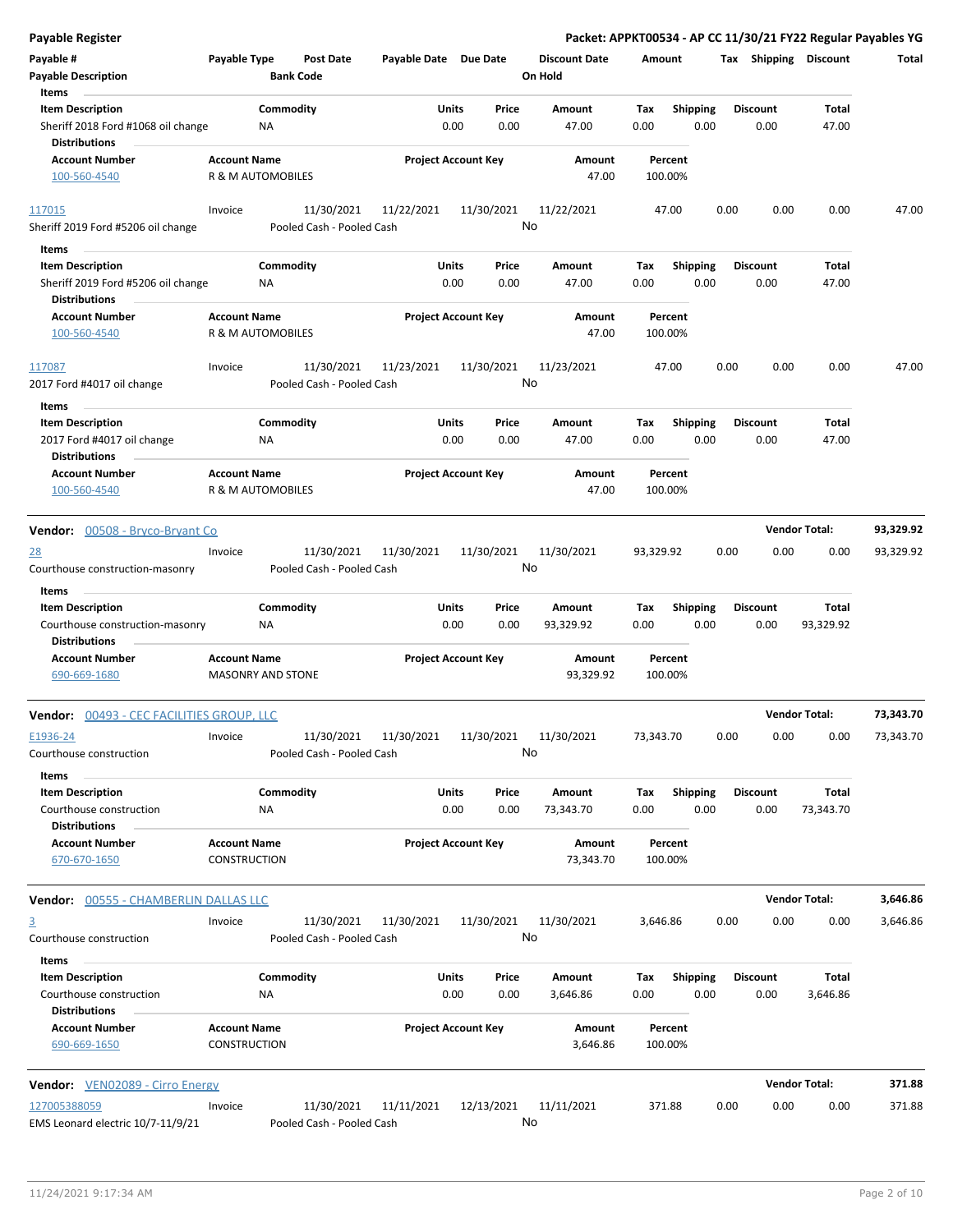| Payable Register                                                                     |                     |                                         |                       |                            |                                 |                    |                         | Packet: APPKT00534 - AP CC 11/30/21 FY22 Regular Payables YG |                        |          |
|--------------------------------------------------------------------------------------|---------------------|-----------------------------------------|-----------------------|----------------------------|---------------------------------|--------------------|-------------------------|--------------------------------------------------------------|------------------------|----------|
| Payable #<br><b>Payable Description</b>                                              | Payable Type        | <b>Post Date</b><br><b>Bank Code</b>    | Payable Date Due Date |                            | <b>Discount Date</b><br>On Hold | Amount             |                         | Tax Shipping Discount                                        |                        | Total    |
| Items                                                                                |                     |                                         |                       |                            |                                 |                    |                         |                                                              |                        |          |
| <b>Item Description</b><br>EMS Leonard electric 10/7-11/9/21<br><b>Distributions</b> |                     | Commodity<br>ΝA                         | Units<br>0.00         | Price<br>0.00              | Amount<br>371.88                | Tax<br>0.00        | <b>Shipping</b><br>0.00 | <b>Discount</b><br>0.00                                      | <b>Total</b><br>371.88 |          |
| <b>Account Number</b><br>100-540-4400                                                | <b>Account Name</b> | UTILITIES ELECTRICITY                   |                       | <b>Project Account Key</b> | Amount<br>371.88                | Percent<br>100.00% |                         |                                                              |                        |          |
| Vendor: 00766 - COLLISION 1ST                                                        |                     |                                         |                       |                            |                                 |                    |                         |                                                              | <b>Vendor Total:</b>   | 225.00   |
| 17645a                                                                               | Invoice             | 11/30/2021                              | 11/16/2021            | 11/30/2021                 | 11/16/2021                      | 225.00             |                         | 0.00<br>0.00                                                 | 0.00                   | 225.00   |
| Sheriff 2020 Chev #2696 windshield                                                   |                     | Pooled Cash - Pooled Cash               |                       |                            | No                              |                    |                         |                                                              |                        |          |
| Items                                                                                |                     |                                         |                       |                            |                                 |                    |                         |                                                              |                        |          |
| <b>Item Description</b><br>Sheriff 2020 Chev #2696 windshield<br>Distributions       |                     | Commodity<br>NA                         | Units<br>0.00         | Price<br>0.00              | Amount<br>225.00                | Tax<br>0.00        | <b>Shipping</b><br>0.00 | <b>Discount</b><br>0.00                                      | Total<br>225.00        |          |
| <b>Account Number</b><br>100-560-4540                                                | <b>Account Name</b> | <b>R &amp; M AUTOMOBILES</b>            |                       | <b>Project Account Key</b> | Amount<br>225.00                | Percent<br>100.00% |                         |                                                              |                        |          |
|                                                                                      |                     |                                         |                       |                            |                                 |                    |                         |                                                              | <b>Vendor Total:</b>   |          |
| Vendor: 00096 - DM TRUCKING, LLC                                                     |                     |                                         |                       |                            |                                 |                    |                         |                                                              |                        | 6,120.12 |
| 3383<br>Pct 2 Rock & Gravel-hauling 11/4-5/21                                        | Invoice             | 11/30/2021<br>Pooled Cash - Pooled Cash | 11/9/2021             | 11/30/2021                 | 11/9/2021<br>No                 | 3,421.02           |                         | 0.00<br>0.00                                                 | 0.00                   | 3,421.02 |
| Items                                                                                |                     |                                         |                       |                            |                                 |                    |                         |                                                              |                        |          |
| <b>Item Description</b>                                                              |                     | Commodity                               | Units                 | Price                      | Amount                          | Tax                | <b>Shipping</b>         | <b>Discount</b>                                              | Total                  |          |
| Pct 2 Rock & Gravel-hauling 11/4-5/21<br><b>Distributions</b>                        |                     | Rock 1                                  | 254.54                | 13.44                      | 3,421.02                        | 0.00               | 0.00                    | 0.00                                                         | 3,421.02               |          |
| <b>Account Number</b><br>220-622-3410                                                | <b>Account Name</b> | R&B MAT. ROCK & GRAVEL                  |                       | <b>Project Account Key</b> | Amount<br>3,421.02              | Percent<br>100.00% |                         |                                                              |                        |          |
| 3384<br>Pct 4 Rock & Gravel/cold mix hauling 11/5-9/21 Pooled Cash - Pooled Cash     | Invoice             | 11/30/2021                              | 11/9/2021             | 11/30/2021                 | 11/9/2021<br>No                 | 2,699.10           |                         | 0.00<br>0.00                                                 | 0.00                   | 2,699.10 |
| Items                                                                                |                     |                                         |                       |                            |                                 |                    |                         |                                                              |                        |          |
| <b>Item Description</b>                                                              |                     | Commodity                               | <b>Units</b>          | Price                      | Amount                          | Tax                | <b>Shipping</b>         | <b>Discount</b>                                              | Total                  |          |
| Pct 4 Rock & Gravel -hauling 11/5/21<br><b>Distributions</b>                         |                     | Rock 1                                  | 49.55                 | 10.88                      | 539.10                          | 0.00               | 0.00                    | 0.00                                                         | 539.10                 |          |
| <b>Account Number</b>                                                                | <b>Account Name</b> |                                         |                       | <b>Project Account Key</b> | Amount                          | Percent            |                         |                                                              |                        |          |
| 240-624-3410                                                                         |                     | <b>R&amp;B MAT. ROCK &amp; GRAVEL</b>   |                       |                            | 539.10                          | 100.00%            |                         |                                                              |                        |          |
| Items<br><b>Item Description</b>                                                     |                     | Commodity                               | Units                 | Price                      | Amount                          | Tax                | Shipping                | <b>Discount</b>                                              | Total                  |          |
| Pct 4 Asphalt-cold mix -hauling 11/5-9/21<br><b>Distributions</b>                    |                     | ASPH-C-H                                | 24.00                 | 90.00                      | 2,160.00                        | 0.00               | 0.00                    | 0.00                                                         | 2,160.00               |          |
| <b>Account Number</b><br>413-624-3440                                                | <b>Account Name</b> | R&B MAT. ASPHALT/RD OIL                 |                       | <b>Project Account Key</b> | Amount<br>2,160.00              | Percent<br>100.00% |                         |                                                              |                        |          |
| <b>Vendor:</b> 00797 - FANNIN COUNTY TAX ASSESSOR-COL                                |                     |                                         |                       |                            |                                 |                    |                         |                                                              | <b>Vendor Total:</b>   | 7.50     |
| <b>INV0003743</b>                                                                    | Invoice             | 11/30/2021                              | 11/23/2021            | 11/30/2021                 | 11/23/2021                      | 7.50               |                         | 0.00<br>0.00                                                 | 0.00                   | 7.50     |
| Sheriff 2018 Chev #1408 registration<br>Items                                        |                     | Pooled Cash - Pooled Cash               |                       |                            | No                              |                    |                         |                                                              |                        |          |
| <b>Item Description</b>                                                              |                     | Commodity                               | Units                 | Price                      | Amount                          | Tax                | <b>Shipping</b>         | <b>Discount</b>                                              | Total                  |          |
| Sheriff 2018 Chev #1408 registration<br><b>Distributions</b>                         |                     | ΝA                                      | 0.00                  | 0.00                       | 7.50                            | 0.00               | 0.00                    | 0.00                                                         | 7.50                   |          |
| <b>Account Number</b><br>100-560-4540                                                | <b>Account Name</b> | R & M AUTOMOBILES                       |                       | <b>Project Account Key</b> | Amount<br>7.50                  | Percent<br>100.00% |                         |                                                              |                        |          |
|                                                                                      |                     |                                         |                       |                            |                                 |                    |                         |                                                              |                        |          |
| <b>Vendor:</b> VEN02572 - Fidlar Technologies, Inc.                                  |                     |                                         |                       |                            |                                 |                    |                         |                                                              | <b>Vendor Total:</b>   | 8,576.00 |
| 0887246-IN<br>Oct 2021 Property Fraud Alert Services                                 | Invoice             | 11/30/2021<br>Pooled Cash - Pooled Cash | 9/27/2021             | 11/30/2021                 | 9/27/2021<br>No                 | 4,288.00           |                         | 0.00<br>0.00                                                 | 0.00                   | 4,288.00 |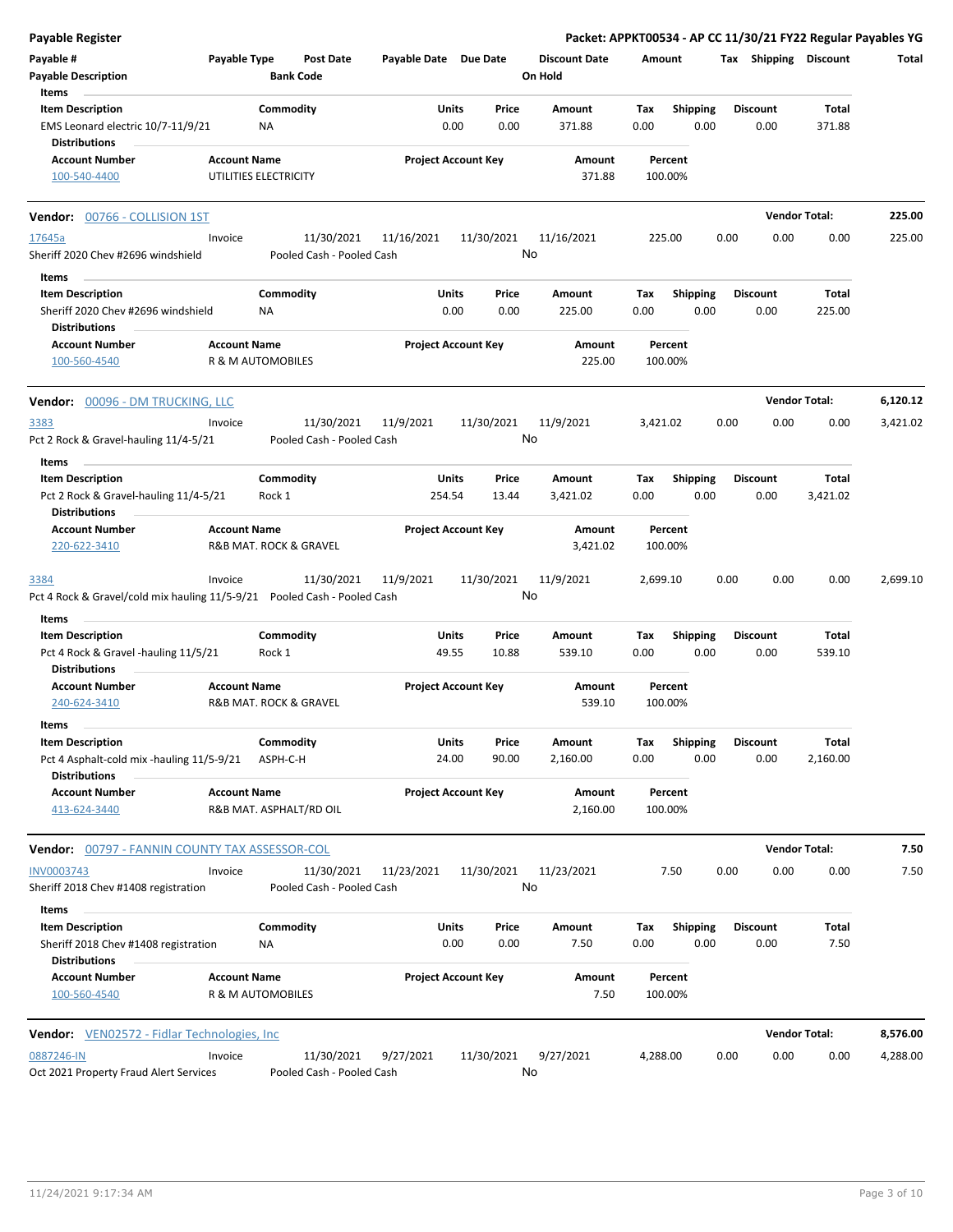| <b>Payable Register</b>                                                 |                               |                           |                       |                            |                      |             |                         | Packet: APPKT00534 - AP CC 11/30/21 FY22 Regular Payables YG |                      |            |
|-------------------------------------------------------------------------|-------------------------------|---------------------------|-----------------------|----------------------------|----------------------|-------------|-------------------------|--------------------------------------------------------------|----------------------|------------|
| Payable #                                                               | Payable Type                  | <b>Post Date</b>          | Payable Date Due Date |                            | <b>Discount Date</b> | Amount      |                         | Tax Shipping Discount                                        |                      | Total      |
| <b>Payable Description</b>                                              |                               | <b>Bank Code</b>          |                       |                            | On Hold              |             |                         |                                                              |                      |            |
| Items                                                                   |                               |                           |                       |                            |                      |             |                         |                                                              |                      |            |
| <b>Item Description</b>                                                 | Commodity                     |                           | Units                 | Price                      | Amount               | Tax         | <b>Shipping</b>         | <b>Discount</b>                                              | Total                |            |
| Oct 2021 Property Fraud Alert Services<br><b>Distributions</b>          | ΝA                            |                           | 0.00                  | 0.00                       | 4,288.00             | 0.00        | 0.00                    | 0.00                                                         | 4,288.00             |            |
| <b>Account Number</b>                                                   | <b>Account Name</b>           |                           |                       | <b>Project Account Key</b> | Amount               | Percent     |                         |                                                              |                      |            |
| 121-402-3120                                                            | <b>IMAGING SYSTEM</b>         |                           |                       |                            | 4,288.00             | 100.00%     |                         |                                                              |                      |            |
| 0888034-IN                                                              | Invoice                       | 11/30/2021                | 10/28/2021            | 11/30/2021                 | 10/28/2021           | 4,288.00    |                         | 0.00<br>0.00                                                 | 0.00                 | 4,288.00   |
| Nov 2021 Propery Fraud Alert Services                                   |                               | Pooled Cash - Pooled Cash |                       |                            | No                   |             |                         |                                                              |                      |            |
| Items                                                                   |                               |                           |                       |                            |                      |             |                         |                                                              |                      |            |
| <b>Item Description</b>                                                 | Commodity                     |                           | Units                 | Price                      | Amount               | Tax         | <b>Shipping</b>         | <b>Discount</b>                                              | Total                |            |
| Nov 2021 Propery Fraud Alert Services                                   | ΝA                            |                           | 0.00                  | 0.00                       | 4,288.00             | 0.00        | 0.00                    | 0.00                                                         | 4,288.00             |            |
| <b>Distributions</b>                                                    |                               |                           |                       |                            |                      |             |                         |                                                              |                      |            |
| <b>Account Number</b>                                                   | <b>Account Name</b>           |                           |                       | <b>Project Account Key</b> | Amount               | Percent     |                         |                                                              |                      |            |
| 121-402-3120                                                            | <b>IMAGING SYSTEM</b>         |                           |                       |                            | 4,288.00             | 100.00%     |                         |                                                              |                      |            |
|                                                                         |                               |                           |                       |                            |                      |             |                         |                                                              |                      |            |
| <b>Vendor: 00236 - FUNCTION 4, LLC</b>                                  |                               |                           |                       |                            |                      |             |                         |                                                              | <b>Vendor Total:</b> | 40.00      |
| <b>INV903094</b>                                                        | Invoice                       | 11/30/2021                | 11/22/2021            | 12/22/2021                 | 11/22/2021           | 40.00       |                         | 0.00<br>0.00                                                 | 0.00                 | 40.00      |
| Turner copies 10/27-11/26/21                                            |                               | Pooled Cash - Pooled Cash |                       |                            | No                   |             |                         |                                                              |                      |            |
| Items                                                                   |                               |                           |                       |                            |                      |             |                         |                                                              |                      |            |
| <b>Item Description</b>                                                 | Commodity                     |                           | Units                 | Price                      | Amount               | Tax         | <b>Shipping</b>         | <b>Discount</b>                                              | Total                |            |
| Turner copies 10/27-11/26/21                                            | ΝA                            |                           | 0.00                  | 0.00                       | 40.00                | 0.00        | 0.00                    | 0.00                                                         | 40.00                |            |
| <b>Distributions</b>                                                    |                               |                           |                       |                            |                      |             |                         |                                                              |                      |            |
| <b>Account Number</b>                                                   | <b>Account Name</b>           |                           |                       | <b>Project Account Key</b> | Amount               | Percent     |                         |                                                              |                      |            |
| 100-510-3150                                                            | <b>COPIER RENTAL</b>          |                           |                       |                            | 40.00                | 100.00%     |                         |                                                              |                      |            |
|                                                                         |                               |                           |                       |                            |                      |             |                         |                                                              | <b>Vendor Total:</b> |            |
| Vendor: 00528 - GALLANT SERVICES, LLC                                   |                               |                           |                       |                            |                      |             |                         |                                                              |                      | 127,227.80 |
| <u>10</u>                                                               | Invoice                       | 11/30/2021                | 11/30/2021            | 11/30/2021                 | 11/30/2021           | 127,227.80  |                         | 0.00<br>0.00                                                 | 0.00                 | 127,227.80 |
| Courthouse construction                                                 |                               | Pooled Cash - Pooled Cash |                       |                            | No                   |             |                         |                                                              |                      |            |
| Items                                                                   |                               |                           |                       |                            |                      |             |                         |                                                              |                      |            |
| <b>Item Description</b>                                                 | Commodity                     |                           | Units                 | Price                      | Amount               | Tax         | <b>Shipping</b>         | <b>Discount</b>                                              | Total                |            |
| Courthouse construction                                                 | ΝA                            |                           | 0.00                  | 0.00                       | 127,227.80           | 0.00        | 0.00                    | 0.00                                                         | 127,227.80           |            |
| <b>Distributions</b>                                                    |                               |                           |                       |                            |                      |             |                         |                                                              |                      |            |
| <b>Account Number</b>                                                   | <b>Account Name</b>           |                           |                       | <b>Project Account Key</b> | Amount               | Percent     |                         |                                                              |                      |            |
| 690-669-1650                                                            | <b>CONSTRUCTION</b>           |                           |                       |                            | 127,227.80           | 100.00%     |                         |                                                              |                      |            |
| <b>Vendor:</b> VEN02148 - Grayson College Center for Workplace Learning |                               |                           |                       |                            |                      |             |                         |                                                              | <b>Vendor Total:</b> | 200.00     |
| 1393                                                                    | Invoice                       | 11/30/2021                | 11/22/2021            | 11/30/2021                 | 11/22/2021           | 200.00      |                         | 0.00<br>0.00                                                 | 0.00                 | 200.00     |
| McCann/Reese mental health training 2/14-19 Pooled Cash - Pooled Cash   |                               |                           |                       |                            | No                   |             |                         |                                                              |                      |            |
|                                                                         |                               |                           |                       |                            |                      |             |                         |                                                              |                      |            |
| Items                                                                   |                               |                           |                       |                            |                      |             |                         |                                                              |                      |            |
| <b>Item Description</b><br>McCann/Reese mental health training 2/1 NA   | Commodity                     |                           | Units<br>0.00         | Price<br>0.00              | Amount<br>200.00     | Tax<br>0.00 | <b>Shipping</b><br>0.00 | <b>Discount</b><br>0.00                                      | Total<br>200.00      |            |
| <b>Distributions</b>                                                    |                               |                           |                       |                            |                      |             |                         |                                                              |                      |            |
| <b>Account Number</b>                                                   | <b>Account Name</b>           |                           |                       | <b>Project Account Key</b> | Amount               | Percent     |                         |                                                              |                      |            |
| 310-560-4270                                                            | OUT OF COUNTY TRAVEL/TRAINING |                           |                       |                            | 200.00               | 100.00%     |                         |                                                              |                      |            |
|                                                                         |                               |                           |                       |                            |                      |             |                         |                                                              |                      |            |
| Vendor: 00507 - H & G SYSTEMS, L.P.                                     |                               |                           |                       |                            |                      |             |                         |                                                              | <b>Vendor Total:</b> | 32,424.45  |
| 1435                                                                    | Invoice                       | 11/30/2021                | 11/30/2021            | 11/30/2021                 | 11/30/2021           | 32,424.45   |                         | 0.00<br>0.00                                                 | 0.00                 | 32,424.45  |
| Courthouse construction                                                 |                               | Pooled Cash - Pooled Cash |                       |                            | No                   |             |                         |                                                              |                      |            |
| Items                                                                   |                               |                           |                       |                            |                      |             |                         |                                                              |                      |            |
| <b>Item Description</b>                                                 | Commodity                     |                           | <b>Units</b>          | Price                      | Amount               | Тах         | <b>Shipping</b>         | <b>Discount</b>                                              | Total                |            |
| Courthouse construction                                                 | ΝA                            |                           | 0.00                  | 0.00                       | 32,424.45            | 0.00        | 0.00                    | 0.00                                                         | 32,424.45            |            |
| <b>Distributions</b>                                                    |                               |                           |                       |                            |                      |             |                         |                                                              |                      |            |
| <b>Account Number</b>                                                   | <b>Account Name</b>           |                           |                       | <b>Project Account Key</b> | Amount               | Percent     |                         |                                                              |                      |            |
| 670-670-1650                                                            | CONSTRUCTION                  |                           |                       |                            | 32,424.45            | 100.00%     |                         |                                                              |                      |            |
|                                                                         |                               |                           |                       |                            |                      |             |                         |                                                              |                      |            |
| Vendor: VEN02091 - Joe R. Jones Construction Inc                        |                               |                           |                       |                            |                      |             |                         |                                                              | <b>Vendor Total:</b> | 369,913.30 |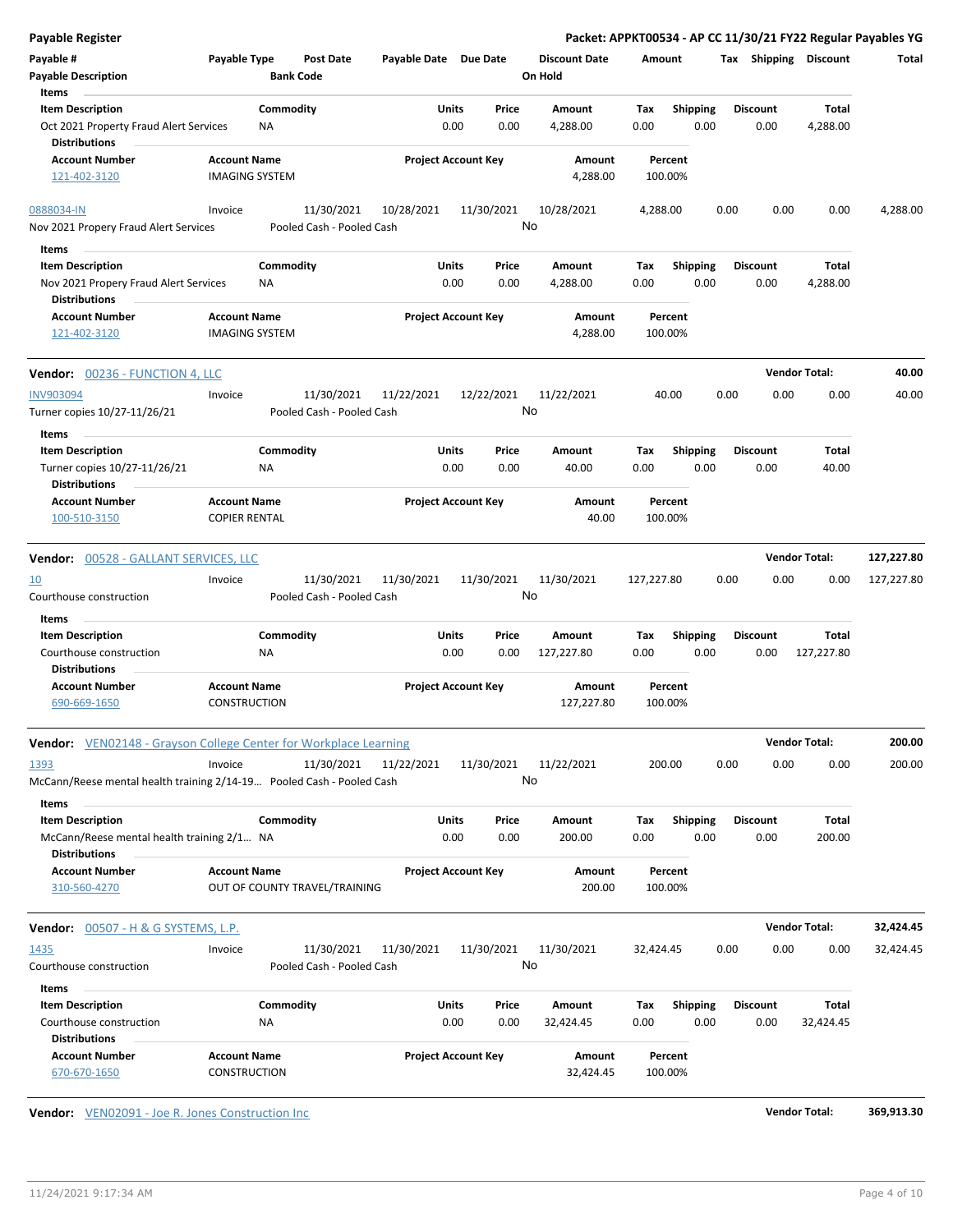| <b>Payable Register</b>                                                    |                                    |                               |                       |                                |                                 |                    |                         |                         |                      | Packet: APPKT00534 - AP CC 11/30/21 FY22 Regular Payables YG |
|----------------------------------------------------------------------------|------------------------------------|-------------------------------|-----------------------|--------------------------------|---------------------------------|--------------------|-------------------------|-------------------------|----------------------|--------------------------------------------------------------|
| Payable #<br><b>Payable Description</b>                                    | Payable Type                       | Post Date<br><b>Bank Code</b> | Payable Date Due Date |                                | <b>Discount Date</b><br>On Hold | Amount             |                         | Tax Shipping Discount   |                      | Total                                                        |
| 20-083-14                                                                  | Invoice                            | 11/30/2021                    | 11/19/2021            | 11/30/2021                     | 11/19/2021                      | 369,913.30         | 0.00                    | 0.00                    | 0.00                 | 369,913.30                                                   |
| Courthouse construction                                                    |                                    | Pooled Cash - Pooled Cash     |                       |                                | No                              |                    |                         |                         |                      |                                                              |
| Items                                                                      |                                    |                               |                       |                                |                                 |                    |                         |                         |                      |                                                              |
| <b>Item Description</b>                                                    |                                    | Commodity                     |                       | Units<br>Price                 | Amount                          | Tax                | <b>Shipping</b>         | <b>Discount</b>         | Total                |                                                              |
| Courthouse construction                                                    | <b>NA</b>                          |                               |                       | 0.00<br>0.00                   | 369,913.30                      | 0.00               | 0.00                    | 0.00                    | 369,913.30           |                                                              |
| <b>Distributions</b>                                                       |                                    |                               |                       |                                |                                 |                    |                         |                         |                      |                                                              |
| <b>Account Number</b>                                                      | <b>Account Name</b>                |                               |                       | <b>Project Account Key</b>     | Amount                          | Percent            |                         |                         |                      |                                                              |
| 670-670-1650                                                               | <b>CONSTRUCTION</b>                |                               |                       |                                | 369,913.30                      | 100.00%            |                         |                         |                      |                                                              |
| <b>Vendor: 00649 - LAW OFFICE OF MYLES PORTER, P.C.</b>                    |                                    |                               |                       |                                |                                 |                    |                         |                         | <b>Vendor Total:</b> | 900.00                                                       |
| <b>INV0003667</b>                                                          | Invoice                            | 11/30/2021                    | 11/17/2021            | 11/30/2021                     | 11/17/2021                      | 300.00             | 0.00                    | 0.00                    | 0.00                 | 300.00                                                       |
| #50949 Mosich Co Ct@Law                                                    |                                    | Pooled Cash - Pooled Cash     |                       |                                | No                              |                    |                         |                         |                      |                                                              |
| Items                                                                      |                                    |                               |                       |                                |                                 |                    |                         |                         |                      |                                                              |
| <b>Item Description</b><br>#50949 Mosich Co Ct@Law<br><b>Distributions</b> | NA                                 | Commodity                     |                       | Units<br>Price<br>0.00<br>0.00 | Amount<br>300.00                | Tax<br>0.00        | <b>Shipping</b><br>0.00 | <b>Discount</b><br>0.00 | Total<br>300.00      |                                                              |
| <b>Account Number</b>                                                      | <b>Account Name</b>                |                               |                       | <b>Project Account Key</b>     | Amount                          | Percent            |                         |                         |                      |                                                              |
| 100-410-4240                                                               | <b>INDIGENT ATTORNEY FEES</b>      |                               |                       |                                | 300.00                          | 100.00%            |                         |                         |                      |                                                              |
| <b>INV0003668</b>                                                          | Invoice                            | 11/30/2021                    | 11/17/2021            | 11/30/2021                     | 11/17/2021                      | 300.00             | 0.00                    | 0.00                    | 0.00                 | 300.00                                                       |
| 50798 Norris Co Ct@Law                                                     |                                    | Pooled Cash - Pooled Cash     |                       |                                | No                              |                    |                         |                         |                      |                                                              |
| Items                                                                      |                                    |                               |                       |                                |                                 |                    |                         |                         |                      |                                                              |
| <b>Item Description</b>                                                    |                                    | Commodity                     |                       | Units<br>Price                 | Amount                          | Tax                | <b>Shipping</b>         | <b>Discount</b>         | Total                |                                                              |
| 50798 Norris Co Ct@Law                                                     | ΝA                                 |                               |                       | 0.00<br>0.00                   | 300.00                          | 0.00               | 0.00                    | 0.00                    | 300.00               |                                                              |
| <b>Distributions</b>                                                       |                                    |                               |                       |                                |                                 |                    |                         |                         |                      |                                                              |
| <b>Account Number</b>                                                      | <b>Account Name</b>                |                               |                       | <b>Project Account Key</b>     | Amount                          | Percent            |                         |                         |                      |                                                              |
| 100-410-4240                                                               | <b>INDIGENT ATTORNEY FEES</b>      |                               |                       |                                | 300.00                          | 100.00%            |                         |                         |                      |                                                              |
| <b>INV0003673</b>                                                          | Invoice                            | 11/30/2021                    | 11/17/2021            | 11/30/2021                     | 11/17/2021                      | 300.00             | 0.00                    | 0.00                    | 0.00                 | 300.00                                                       |
| 50678 Suttles Co Ct@Law                                                    |                                    | Pooled Cash - Pooled Cash     |                       |                                | No                              |                    |                         |                         |                      |                                                              |
| Items                                                                      |                                    |                               |                       |                                |                                 |                    |                         |                         |                      |                                                              |
| <b>Item Description</b>                                                    |                                    | Commodity                     |                       | Units<br>Price                 | Amount                          | Tax                | <b>Shipping</b>         | <b>Discount</b>         | Total                |                                                              |
| 50678 Suttles Co Ct@Law                                                    | <b>NA</b>                          |                               |                       | 0.00<br>0.00                   | 300.00                          | 0.00               | 0.00                    | 0.00                    | 300.00               |                                                              |
| <b>Distributions</b>                                                       |                                    |                               |                       |                                |                                 |                    |                         |                         |                      |                                                              |
| <b>Account Number</b>                                                      | <b>Account Name</b>                |                               |                       | <b>Project Account Key</b>     | Amount                          | Percent            |                         |                         |                      |                                                              |
| 100-410-4240                                                               | <b>INDIGENT ATTORNEY FEES</b>      |                               |                       |                                | 300.00                          | 100.00%            |                         |                         |                      |                                                              |
| <b>Vendor:</b> VEN02793 - Merryman, Thomas Wayne                           |                                    |                               |                       |                                |                                 |                    |                         |                         | <b>Vendor Total:</b> | 36.00                                                        |
| <b>INV0003726</b>                                                          | Invoice                            | 11/30/2021                    | 11/23/2021            | 11/30/2021                     | 11/23/2021                      | 36.00              | 0.00                    | 0.00                    | 0.00                 | 36.00                                                        |
| 11/22-23/21 transport meals                                                |                                    | Pooled Cash - Pooled Cash     |                       |                                | No                              |                    |                         |                         |                      |                                                              |
| Items                                                                      |                                    |                               |                       |                                |                                 |                    |                         |                         |                      |                                                              |
| <b>Item Description</b>                                                    |                                    | Commodity                     |                       | Units<br>Price                 | Amount                          | Tax                | <b>Shipping</b>         | <b>Discount</b>         | Total                |                                                              |
| 11/22-23/21 transport meals<br><b>Distributions</b>                        | ΝA                                 |                               |                       | 0.00<br>0.00                   | 36.00                           | 0.00               | 0.00                    | 0.00                    | 36.00                |                                                              |
| <b>Account Number</b>                                                      | <b>Account Name</b>                |                               |                       | <b>Project Account Key</b>     | Amount                          | Percent            |                         |                         |                      |                                                              |
| 100-560-4280                                                               | PRISONER TRANSPORT                 |                               |                       |                                | 36.00                           | 100.00%            |                         |                         |                      |                                                              |
| <b>Vendor:</b> VEN02230 - National Association of Counties                 |                                    |                               |                       |                                |                                 |                    |                         |                         | <b>Vendor Total:</b> | 677.00                                                       |
| 202106699                                                                  | Invoice                            | 11/30/2021                    | 11/3/2021             | 11/30/2021                     | 11/3/2021                       | 677.00             | 0.00                    | 0.00                    | 0.00                 | 677.00                                                       |
| 2022 Membership dues                                                       |                                    | Pooled Cash - Pooled Cash     |                       |                                | No                              |                    |                         |                         |                      |                                                              |
| Items                                                                      |                                    |                               |                       |                                |                                 |                    |                         |                         |                      |                                                              |
| <b>Item Description</b>                                                    |                                    | Commodity                     |                       | Units<br>Price                 | Amount                          | Tax                | <b>Shipping</b>         | <b>Discount</b>         | Total                |                                                              |
| 2022 Membership dues                                                       | <b>NA</b>                          |                               |                       | 0.00<br>0.00                   | 677.00                          | 0.00               | 0.00                    | 0.00                    | 677.00               |                                                              |
| <b>Distributions</b>                                                       |                                    |                               |                       |                                |                                 |                    |                         |                         |                      |                                                              |
| <b>Account Number</b><br>100-409-4810                                      | <b>Account Name</b><br><b>DUES</b> |                               |                       | <b>Project Account Key</b>     | Amount<br>677.00                | Percent<br>100.00% |                         |                         |                      |                                                              |
| Vendor: 00289 - RELIANT                                                    |                                    |                               |                       |                                |                                 |                    |                         |                         | <b>Vendor Total:</b> | 28.44                                                        |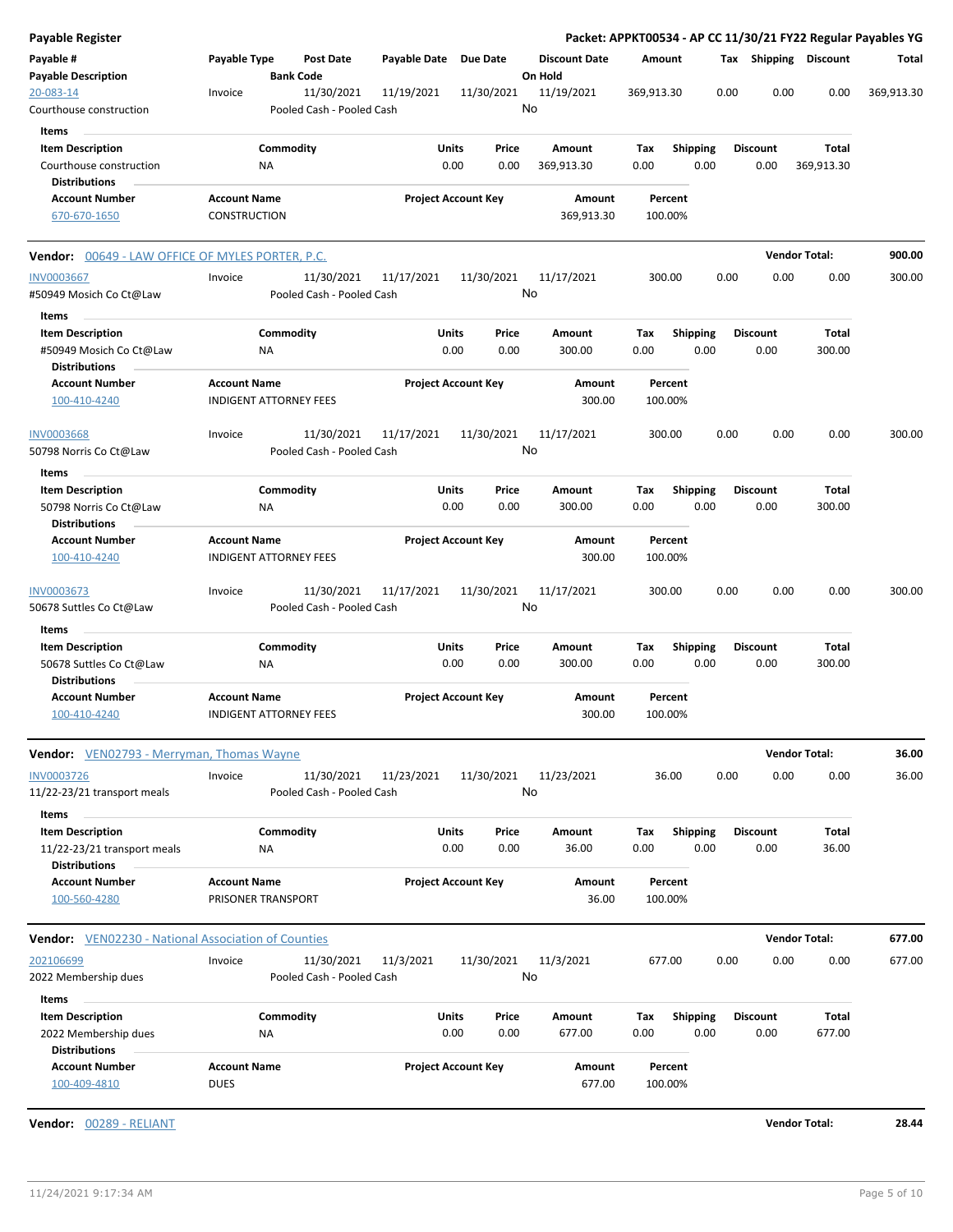| <b>Payable Register</b>                                                                   |                                                |                               |                                         |                       |                            |                  |                      |             |                 |      | Packet: APPKT00534 - AP CC 11/30/21 FY22 Regular Payables YG |                      |        |
|-------------------------------------------------------------------------------------------|------------------------------------------------|-------------------------------|-----------------------------------------|-----------------------|----------------------------|------------------|----------------------|-------------|-----------------|------|--------------------------------------------------------------|----------------------|--------|
| Payable #<br><b>Payable Description</b>                                                   | Payable Type                                   | <b>Bank Code</b>              | Post Date                               | Payable Date Due Date |                            | On Hold          | <b>Discount Date</b> | Amount      |                 |      | Tax Shipping Discount                                        |                      | Total  |
| 111 035 204 302 6<br>#6 878 909-8 Windom guardlight 10/17-11/15 Pooled Cash - Pooled Cash | Invoice                                        |                               | 11/30/2021                              | 11/19/2021            | 12/9/2021                  | 11/19/2021<br>No |                      |             | 28.44           | 0.00 | 0.00                                                         | 0.00                 | 28.44  |
| Items<br><b>Item Description</b>                                                          |                                                | Commodity                     |                                         | Units                 | Price                      | Amount           |                      | Tax         | <b>Shipping</b> |      | <b>Discount</b>                                              | Total                |        |
| #6 878 909-8 Windom guardlight 10/17-1 NA<br><b>Distributions</b>                         |                                                |                               |                                         | 0.00                  | 0.00                       |                  | 28.44                | 0.00        |                 | 0.00 | 0.00                                                         | 28.44                |        |
| <b>Account Number</b>                                                                     | <b>Account Name</b>                            |                               |                                         |                       | <b>Project Account Key</b> |                  | Amount               |             | Percent         |      |                                                              |                      |        |
| 100-515-4400                                                                              | UTILITIES ELECTRICITY                          |                               |                                         |                       |                            |                  | 28.44                | 100.00%     |                 |      |                                                              |                      |        |
| <b>Vendor:</b> 00756 - RICHARD DRAKE CONSTRUCTION CO. L.P.                                |                                                |                               |                                         |                       |                            |                  |                      |             |                 |      |                                                              | <b>Vendor Total:</b> | 970.80 |
| 182164<br>Pct 4 Cold mix                                                                  | Invoice                                        |                               | 11/30/2021<br>Pooled Cash - Pooled Cash | 11/16/2021            | 11/30/2021                 | 11/16/2021<br>No |                      | 970.80      |                 | 0.00 | 0.00                                                         | 0.00                 | 970.80 |
| Items                                                                                     |                                                |                               |                                         |                       |                            |                  |                      |             |                 |      |                                                              |                      |        |
| <b>Item Description</b>                                                                   |                                                | Commodity                     |                                         | Units                 | Price                      | Amount           |                      | Tax         | Shipping        |      | <b>Discount</b>                                              | Total                |        |
| Pct 4 Cold mix                                                                            |                                                | ASPH-C                        |                                         | 14.09                 | 68.90                      |                  | 970.80               | 0.00        |                 | 0.00 | 0.00                                                         | 970.80               |        |
| <b>Distributions</b>                                                                      |                                                |                               |                                         |                       |                            |                  |                      |             |                 |      |                                                              |                      |        |
| <b>Account Number</b><br>413-624-3440                                                     | <b>Account Name</b>                            | R&B MAT. ASPHALT/RD OIL       |                                         |                       | <b>Project Account Key</b> |                  | Amount<br>970.80     | 100.00%     | Percent         |      |                                                              |                      |        |
| <b>Vendor:</b> 00817 - SMITH, THOMAS SCOTT                                                |                                                |                               |                                         |                       |                            |                  |                      |             |                 |      |                                                              | <b>Vendor Total:</b> | 400.00 |
| <b>INV0003672</b><br>50963 Carroll Co Ct@Law                                              | Invoice                                        |                               | 11/30/2021<br>Pooled Cash - Pooled Cash | 11/17/2021            | 11/30/2021                 | 11/17/2021<br>No |                      | 400.00      |                 | 0.00 | 0.00                                                         | 0.00                 | 400.00 |
| Items                                                                                     |                                                |                               |                                         |                       |                            |                  |                      |             |                 |      |                                                              |                      |        |
| <b>Item Description</b>                                                                   |                                                | Commodity                     |                                         | Units                 | Price                      | Amount           |                      | Тах         | <b>Shipping</b> |      | <b>Discount</b>                                              | Total                |        |
| 50963 Carroll Co Ct@Law<br><b>Distributions</b>                                           |                                                | NA                            |                                         | 0.00                  | 0.00                       |                  | 400.00               | 0.00        |                 | 0.00 | 0.00                                                         | 400.00               |        |
| <b>Account Number</b>                                                                     | <b>Account Name</b>                            |                               |                                         |                       | <b>Project Account Key</b> |                  | Amount               |             | Percent         |      |                                                              |                      |        |
| 100-410-4240                                                                              |                                                | <b>INDIGENT ATTORNEY FEES</b> |                                         |                       |                            |                  | 400.00               | 100.00%     |                 |      |                                                              |                      |        |
| <b>Vendor:</b> 00465 - SPRINT                                                             |                                                |                               |                                         |                       |                            |                  |                      |             |                 |      |                                                              | <b>Vendor Total:</b> | 149.08 |
| 700059508-042<br>Sheriff internet 10/17-11/16/21                                          | Invoice                                        |                               | 11/30/2021<br>Pooled Cash - Pooled Cash | 11/20/2021            | 12/16/2021                 | 11/20/2021<br>No |                      | 149.08      |                 | 0.00 | 0.00                                                         | 0.00                 | 149.08 |
| Items<br><b>Item Description</b>                                                          |                                                | Commodity                     |                                         | Units                 | Price                      | Amount           |                      | Tax         | <b>Shipping</b> |      | <b>Discount</b>                                              | Total                |        |
| Sheriff internet 10/17-11/16/21<br><b>Distributions</b>                                   |                                                | ΝA                            |                                         | 0.00                  | 0.00                       |                  | 149.08               | 0.00        |                 | 0.00 | 0.00                                                         | 149.08               |        |
| <b>Account Number</b><br>100-560-4210                                                     | <b>Account Name</b><br><b>INTERNET SERVICE</b> |                               |                                         |                       | <b>Project Account Key</b> |                  | Amount<br>149.08     | 100.00%     | Percent         |      |                                                              |                      |        |
| <b>Vendor:</b> 00606 - SUSAN E. CARTER ATTORNEY AT LAW                                    |                                                |                               |                                         |                       |                            |                  |                      |             |                 |      |                                                              | <b>Vendor Total:</b> | 900.00 |
| <b>INV0003669</b><br>50964 Colclasure Co Ct@Law                                           | Invoice                                        |                               | 11/30/2021<br>Pooled Cash - Pooled Cash | 11/17/2021            | 11/30/2021                 | 11/17/2021<br>No |                      | 300.00      |                 | 0.00 | 0.00                                                         | 0.00                 | 300.00 |
| Items                                                                                     |                                                |                               |                                         |                       |                            |                  |                      |             |                 |      |                                                              |                      |        |
| <b>Item Description</b><br>50964 Colclasure Co Ct@Law<br><b>Distributions</b>             |                                                | Commodity<br>NA               |                                         | Units<br>0.00         | Price<br>0.00              | Amount           | 300.00               | Tax<br>0.00 | Shipping        | 0.00 | <b>Discount</b><br>0.00                                      | Total<br>300.00      |        |
| <b>Account Number</b>                                                                     | <b>Account Name</b>                            |                               |                                         |                       | <b>Project Account Key</b> |                  | Amount               |             | Percent         |      |                                                              |                      |        |
| 100-410-4240                                                                              |                                                | <b>INDIGENT ATTORNEY FEES</b> |                                         |                       |                            |                  | 300.00               | 100.00%     |                 |      |                                                              |                      |        |
| <b>INV0003670</b><br>50333 Markham Co Ct@Law                                              | Invoice                                        |                               | 11/30/2021<br>Pooled Cash - Pooled Cash | 11/17/2021            | 11/30/2021                 | 11/17/2021<br>No |                      | 300.00      |                 | 0.00 | 0.00                                                         | 0.00                 | 300.00 |
| Items                                                                                     |                                                |                               |                                         |                       |                            |                  |                      |             |                 |      |                                                              |                      |        |
| <b>Item Description</b>                                                                   |                                                | Commodity                     |                                         | Units                 | Price                      | Amount           |                      | Tax         | <b>Shipping</b> |      | <b>Discount</b>                                              | Total                |        |
| 50333 Markham Co Ct@Law<br><b>Distributions</b>                                           |                                                | ΝA                            |                                         | 0.00                  | 0.00                       |                  | 300.00               | 0.00        |                 | 0.00 | 0.00                                                         | 300.00               |        |
| <b>Account Number</b><br>100-410-4240                                                     | <b>Account Name</b>                            | <b>INDIGENT ATTORNEY FEES</b> |                                         |                       | <b>Project Account Key</b> |                  | Amount<br>300.00     | 100.00%     | Percent         |      |                                                              |                      |        |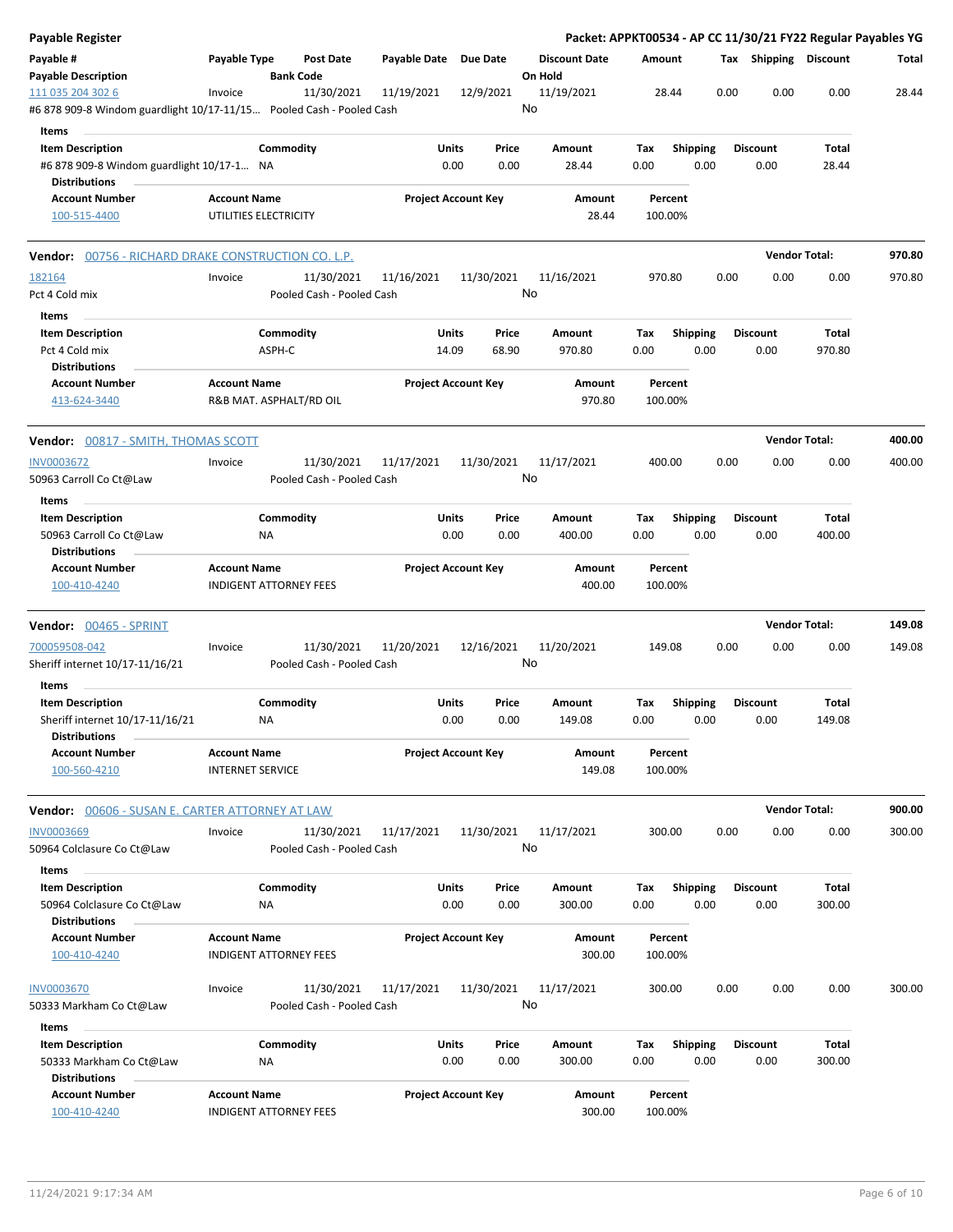| Payable Register                                                         |                                                      |                 |                                         |                            |               |                  |                                 |                    |                         |      |                         | Packet: APPKT00534 - AP CC 11/30/21 FY22 Regular Payables YG |          |
|--------------------------------------------------------------------------|------------------------------------------------------|-----------------|-----------------------------------------|----------------------------|---------------|------------------|---------------------------------|--------------------|-------------------------|------|-------------------------|--------------------------------------------------------------|----------|
| Payable #<br><b>Payable Description</b>                                  | Payable Type                                         |                 | <b>Post Date</b><br><b>Bank Code</b>    | Payable Date Due Date      |               |                  | <b>Discount Date</b><br>On Hold | Amount             |                         |      | Tax Shipping Discount   |                                                              | Total    |
| INV0003671<br>50911 Carroll Co Ct@Law                                    | Invoice                                              |                 | 11/30/2021<br>Pooled Cash - Pooled Cash | 11/17/2021                 |               | 11/30/2021<br>No | 11/17/2021                      | 300.00             |                         | 0.00 | 0.00                    | 0.00                                                         | 300.00   |
| Items                                                                    |                                                      |                 |                                         |                            |               |                  |                                 |                    |                         |      |                         |                                                              |          |
| <b>Item Description</b>                                                  |                                                      | Commodity       |                                         |                            | Units         | Price            | Amount                          | Tax                | <b>Shipping</b>         |      | <b>Discount</b>         | Total                                                        |          |
| 50911 Carroll Co Ct@Law<br><b>Distributions</b>                          |                                                      | ΝA              |                                         |                            | 0.00          | 0.00             | 300.00                          | 0.00               | 0.00                    |      | 0.00                    | 300.00                                                       |          |
| <b>Account Number</b><br>100-410-4240                                    | <b>Account Name</b><br><b>INDIGENT ATTORNEY FEES</b> |                 |                                         | <b>Project Account Key</b> |               |                  | Amount<br>300.00                | Percent<br>100.00% |                         |      |                         |                                                              |          |
| <b>Vendor:</b> 00364 - TDCAA                                             |                                                      |                 |                                         |                            |               |                  |                                 |                    |                         |      |                         | <b>Vendor Total:</b>                                         | 350.00   |
| 196967                                                                   | Invoice                                              |                 | 11/30/2021                              | 11/16/2021                 |               | 11/30/2021       | 11/16/2021                      | 350.00             |                         | 0.00 | 0.00                    | 0.00                                                         | 350.00   |
| PID# 371455 Custis Investigator conference reg Pooled Cash - Pooled Cash |                                                      |                 |                                         |                            |               | No               |                                 |                    |                         |      |                         |                                                              |          |
| Items                                                                    |                                                      |                 |                                         |                            |               |                  |                                 |                    |                         |      |                         |                                                              |          |
| <b>Item Description</b>                                                  |                                                      | Commodity       |                                         |                            | Units         | Price            | Amount                          | Tax                | Shipping                |      | <b>Discount</b>         | Total                                                        |          |
| PID# 371455 Custis Investigator conferenc NA                             |                                                      |                 |                                         |                            | 0.00          | 0.00             | 350.00                          | 0.00               | 0.00                    |      | 0.00                    | 350.00                                                       |          |
| <b>Distributions</b>                                                     |                                                      |                 |                                         |                            |               |                  |                                 |                    |                         |      |                         |                                                              |          |
| <b>Account Number</b><br>362-475-4270                                    | <b>Account Name</b>                                  |                 | OUT OF COUNTY TRAVEL/TRAINING           | <b>Project Account Key</b> |               |                  | Amount<br>350.00                | Percent<br>100.00% |                         |      |                         |                                                              |          |
| <b>Vendor:</b> 00202 - TEXAS ASSOCIATION OF COUNTIES                     |                                                      |                 |                                         |                            |               |                  |                                 |                    |                         |      |                         | <b>Vendor Total:</b>                                         | 105.00   |
| NRDD-0007434                                                             | Invoice                                              |                 | 11/30/2021                              | 11/15/2021                 |               | 11/30/2021       | 11/15/2021                      | 105.00             |                         | 0.00 | 0.00                    | 0.00                                                         | 105.00   |
| Claim# LE20210326-1 Hoyas deductible                                     |                                                      |                 | Pooled Cash - Pooled Cash               |                            |               | No               |                                 |                    |                         |      |                         |                                                              |          |
| Items                                                                    |                                                      |                 |                                         |                            |               |                  |                                 |                    |                         |      |                         |                                                              |          |
| <b>Item Description</b><br>Claim# LE20210326-1 Hoyas deductible          |                                                      | Commodity<br>ΝA |                                         |                            | Units<br>0.00 | Price<br>0.00    | Amount<br>105.00                | Tax<br>0.00        | <b>Shipping</b><br>0.00 |      | <b>Discount</b><br>0.00 | Total<br>105.00                                              |          |
| <b>Distributions</b><br><b>Account Number</b>                            | <b>Account Name</b>                                  |                 |                                         | <b>Project Account Key</b> |               |                  | Amount                          | Percent            |                         |      |                         |                                                              |          |
| 100-409-3990                                                             | <b>CLAIMS SETTLEMENTS</b>                            |                 |                                         |                            |               |                  | 105.00                          | 100.00%            |                         |      |                         |                                                              |          |
| <b>Vendor:</b> 00265 - TEXHOMA LIMESTONE, INC.                           |                                                      |                 |                                         |                            |               |                  |                                 |                    |                         |      |                         | <b>Vendor Total:</b>                                         | 559.20   |
| 8631<br>Pct 4 Rock & Gravel-hauling 11/15-20/21                          | Invoice                                              |                 | 11/30/2021<br>Pooled Cash - Pooled Cash | 11/22/2021                 |               | 11/30/2021<br>No | 11/22/2021                      | 559.20             |                         | 0.00 | 0.00                    | 0.00                                                         | 559.20   |
| Items<br><b>Item Description</b>                                         |                                                      | Commodity       |                                         |                            | Units         | Price            | Amount                          | Tax                | <b>Shipping</b>         |      | <b>Discount</b>         | Total                                                        |          |
| Pct 4 Rock & Gravel-hauling 11/15-20/21<br><b>Distributions</b>          |                                                      | Rock 1          |                                         |                            | 49.84         | 11.22            | 559.20                          | 0.00               | 0.00                    |      | 0.00                    | 559.20                                                       |          |
| <b>Account Number</b><br>240-624-3410                                    | <b>Account Name</b><br>R&B MAT. ROCK & GRAVEL        |                 |                                         | <b>Project Account Key</b> |               |                  | Amount<br>559.20                | Percent<br>100.00% |                         |      |                         |                                                              |          |
| <b>Vendor:</b> 00578 - TRIANGLE PLASTERING, LTD                          |                                                      |                 |                                         |                            |               |                  |                                 |                    |                         |      |                         | <b>Vendor Total:</b>                                         | 7,248.50 |
| 44254                                                                    | Invoice                                              |                 | 11/30/2021                              | 11/30/2021                 |               | 11/30/2021       | 11/30/2021                      | 7,248.50           |                         | 0.00 | 0.00                    | 0.00                                                         | 7,248.50 |
| Courthouse construction<br>Items                                         |                                                      |                 | Pooled Cash - Pooled Cash               |                            |               | No               |                                 |                    |                         |      |                         |                                                              |          |
| <b>Item Description</b>                                                  |                                                      | Commodity       |                                         |                            | Units         | Price            | Amount                          | Tax                | <b>Shipping</b>         |      | <b>Discount</b>         | Total                                                        |          |
| Courthouse construction<br><b>Distributions</b>                          |                                                      | ΝA              |                                         |                            | 0.00          | 0.00             | 7,248.50                        | 0.00               | 0.00                    |      | 0.00                    | 7,248.50                                                     |          |
| <b>Account Number</b><br>690-669-1650                                    | <b>Account Name</b><br>CONSTRUCTION                  |                 |                                         | <b>Project Account Key</b> |               |                  | Amount<br>7,248.50              | Percent<br>100.00% |                         |      |                         |                                                              |          |
| <b>Vendor:</b> 00160 - TXU ENERGY                                        |                                                      |                 |                                         |                            |               |                  |                                 |                    |                         |      |                         | <b>Vendor Total:</b>                                         | 33.23    |
| 054277907115<br>#100063401102 Lake Fannin 10/18-11/15/21                 | Invoice                                              |                 | 11/30/2021<br>Pooled Cash - Pooled Cash | 11/17/2021                 |               | 12/3/2021<br>No  | 11/17/2021                      | 33.23              |                         | 0.00 | 0.00                    | 0.00                                                         | 33.23    |
|                                                                          |                                                      |                 |                                         |                            |               |                  |                                 |                    |                         |      |                         |                                                              |          |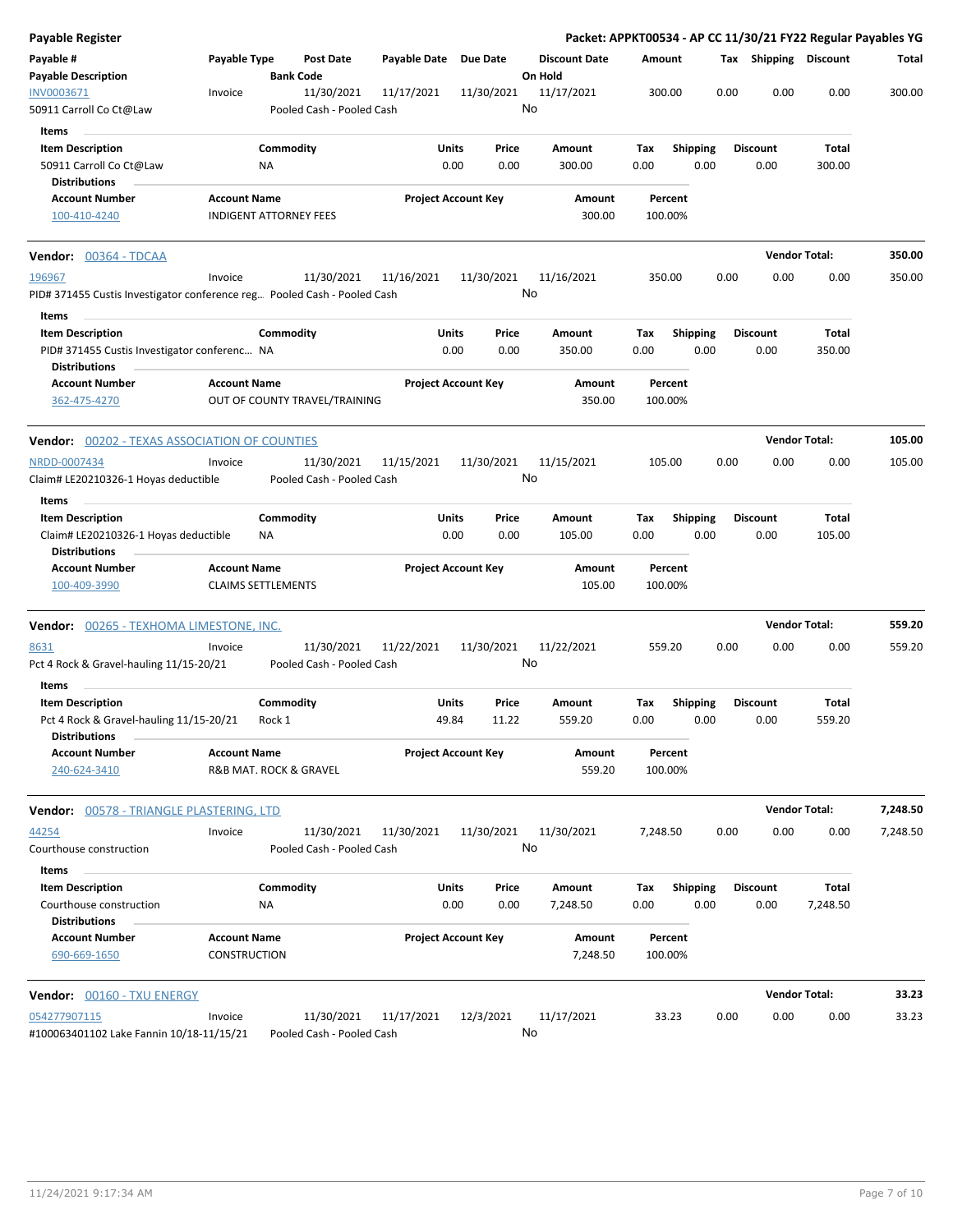| <b>Payable Register</b>                                          |                       |                           |                     |                            |       |                      |           |                 |      |                 |                      | Packet: APPKT00534 - AP CC 11/30/21 FY22 Regular Payables YG |
|------------------------------------------------------------------|-----------------------|---------------------------|---------------------|----------------------------|-------|----------------------|-----------|-----------------|------|-----------------|----------------------|--------------------------------------------------------------|
| Payable #                                                        | Payable Type          | <b>Post Date</b>          | <b>Payable Date</b> | Due Date                   |       | <b>Discount Date</b> | Amount    |                 | Tax  | Shipping        | <b>Discount</b>      | <b>Total</b>                                                 |
| <b>Payable Description</b><br><b>Items</b>                       |                       | <b>Bank Code</b>          |                     |                            |       | On Hold              |           |                 |      |                 |                      |                                                              |
| <b>Item Description</b>                                          | Commodity             |                           |                     | <b>Units</b>               | Price | Amount               | Tax       | <b>Shipping</b> |      | <b>Discount</b> | Total                |                                                              |
| #100063401102 Lake Fannin 10/18-11/15 NA<br><b>Distributions</b> |                       |                           |                     | 0.00                       | 0.00  | 33.23                | 0.00      | 0.00            |      | 0.00            | 33.23                |                                                              |
| <b>Account Number</b>                                            | <b>Account Name</b>   |                           |                     | <b>Project Account Key</b> |       | Amount               |           | Percent         |      |                 |                      |                                                              |
| 850-520-4400                                                     | UTILITIES ELECTRICITY |                           |                     |                            |       | 33.23                |           | 100.00%         |      |                 |                      |                                                              |
| VEN02554 - Waypoint Construction Services LLC<br>Vendor:         |                       |                           |                     |                            |       |                      |           |                 |      |                 | <b>Vendor Total:</b> | 46,764.00                                                    |
| $\overline{4}$                                                   | Invoice               | 11/30/2021                | 11/30/2021          | 11/30/2021                 |       | 11/30/2021           | 46,764.00 |                 | 0.00 | 0.00            | 0.00                 | 46,764.00                                                    |
| Courthouse construction                                          |                       | Pooled Cash - Pooled Cash |                     |                            |       | No                   |           |                 |      |                 |                      |                                                              |
| <b>Items</b>                                                     |                       |                           |                     |                            |       |                      |           |                 |      |                 |                      |                                                              |
| <b>Item Description</b>                                          | Commodity             |                           |                     | <b>Units</b>               | Price | Amount               | Tax       | Shipping        |      | <b>Discount</b> | Total                |                                                              |
| Courthouse construction<br><b>Distributions</b>                  | <b>NA</b>             |                           |                     | 0.00                       | 0.00  | 46,764.00            | 0.00      | 0.00            |      | 0.00            | 46,764.00            |                                                              |
| <b>Account Number</b>                                            | <b>Account Name</b>   |                           |                     | <b>Project Account Key</b> |       | Amount               |           | Percent         |      |                 |                      |                                                              |
| 690-669-1650                                                     | <b>CONSTRUCTION</b>   |                           |                     |                            |       | 46,764.00            |           | 100.00%         |      |                 |                      |                                                              |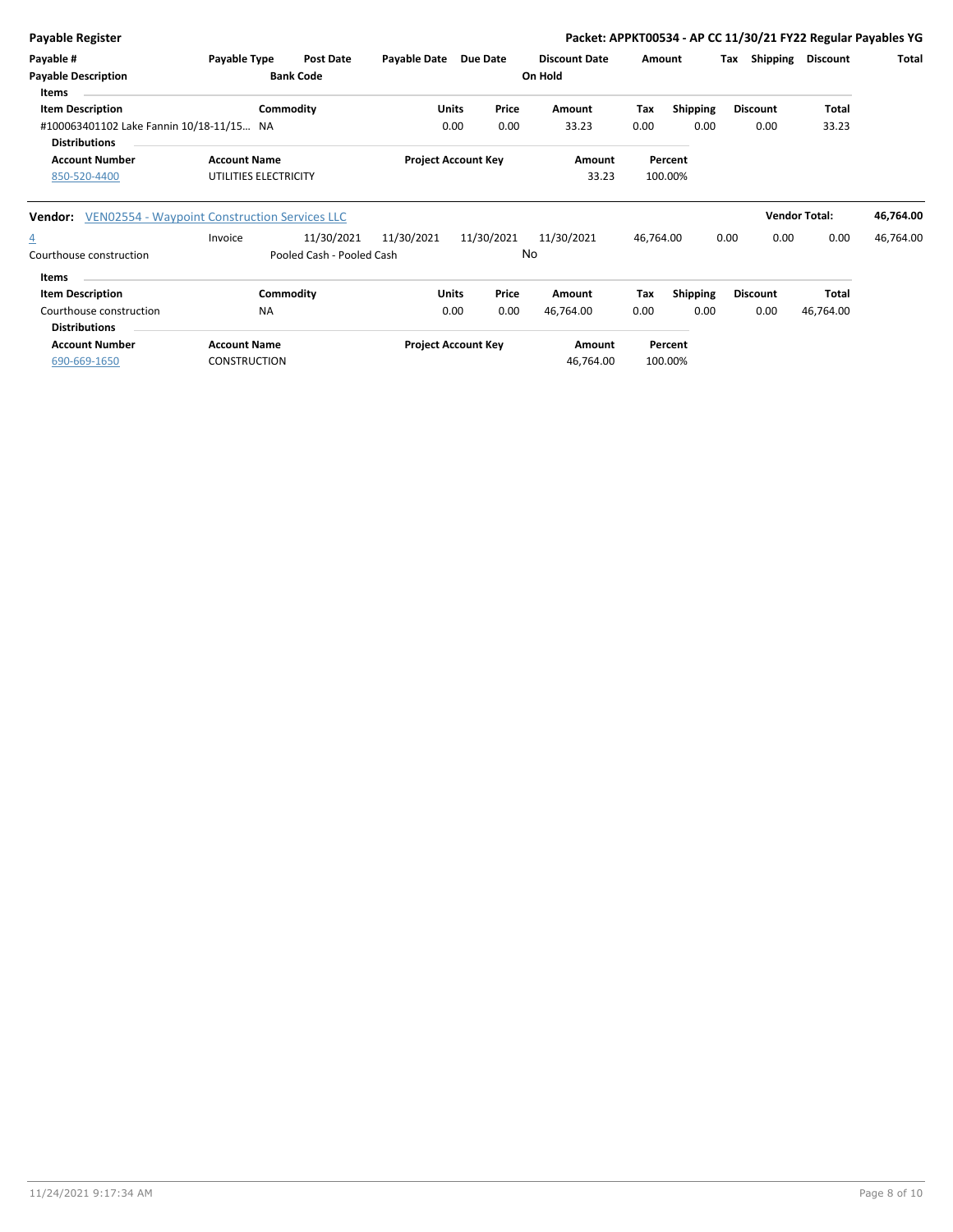## Payable Summary

| Type    | Count               | Gross      | Tax  | Shipping | <b>Discount</b> | Total      | <b>Manual Payment</b> | <b>Balance</b> |
|---------|---------------------|------------|------|----------|-----------------|------------|-----------------------|----------------|
| Invoice | 41                  | 920.942.73 | 0.00 | 0.00     | 0.00            | 920.942.73 | 0.00                  | 920.942.73     |
|         | <b>Grand Total:</b> | 920.942.73 | 0.00 | 0.00     | 0.00            | 920.942.73 | 0.00                  | 920.942.73     |